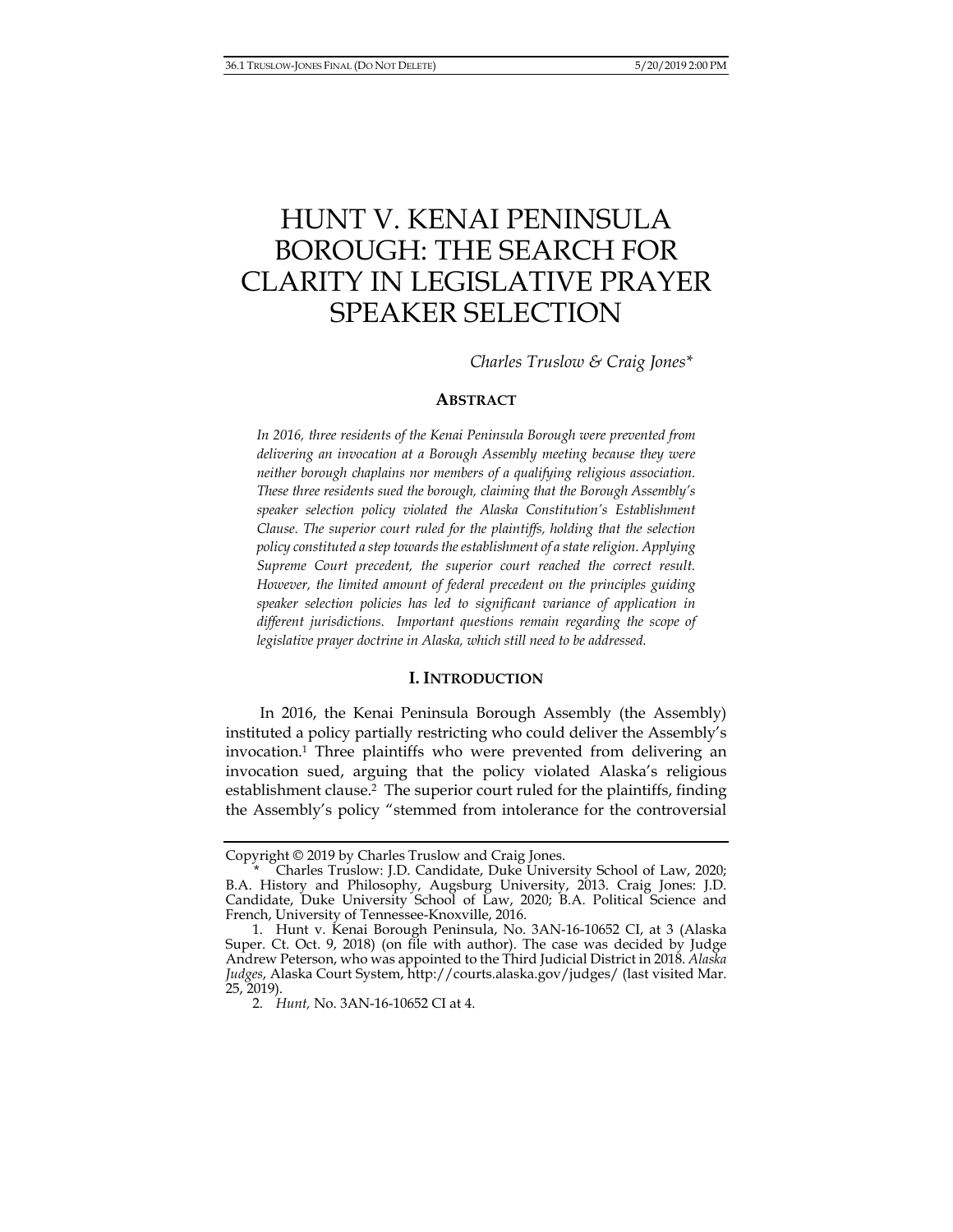views expressed during two particular invocations."3 Interpreting *Bonjour v. Bonjour*, 4 and subsequent Supreme Court cases, the superior court concluded that Alaska's Establishment Clause need not be interpreted more broadly than the federal Establishment Clause.<sup>5</sup> Therefore, the court applied the only two cases the Supreme Court has decided on the issue of legislative prayer:6 *Marsh v. Chambers*<sup>7</sup> and *Town of Greece v. Galloway*. 8 The *Hunt* court was largely successful in doing so but failed to fully clarify important points regarding religious affiliation, the scope of discrimination, and first amendment principles.

This Comment provides a brief survey of notable interpretative approaches to *Marsh* and *Greece* in order to critique the approach in *Hunt*. Part II describes the important facts and holdings of the *Hunt* case. Part III discusses the legal background of *Marsh*, *Greece*, and other important legislative prayer cases. Finally, Part IV contrasts the approach in *Hunt* to that of other legislative prayer cases discussed in Part III. We conclude by reiterating the importance of further clarification on the issue of legislative prayer in Alaska.

#### **II. HUNT V. KENAI BOROUGH PENINSULA**

In 2016, the Assembly adopted a "first come, first served" practice, in order to expand the pool of invocation speakers.9 This resulted in two controversial invocations, one of which ended with the phrase "Hail Satan," which in turn created further complaints.<sup>10</sup>

To address the complaints, the Assembly introduced a speaker selection policy which became the subject of the *Hunt* case:<sup>11</sup>

To ensure that [] (the "invocation speaker") is selected from among a wide pool of representatives . . . :

The Clerk shall post a notice on the borough internet home page that all religious associations with an established presence in the Kenai Peninsula Borough that regularly meet for the primary purpose of sharing a religious perspective, or chaplains who may serve one of [sic] more of the fire departments, law enforcement agencies, hospitals, or other similar organizations

 <sup>3.</sup> *Id.* at 18.

 <sup>4.</sup> Bonjour v. Bonjour, 592 P.2d 1233, 1236 n.3 (Alaska 1979).

 <sup>5.</sup> *Hunt*, No. 3AN-16-10652 CI at 9.

 <sup>6.</sup> *Id*.

 <sup>7. 463</sup> U.S. 783 (1983).

 <sup>8. 572</sup> U.S. 565 (2014).

 <sup>9.</sup> *Hunt*, No. 3AN-16-10652 CI at 3.

 <sup>10.</sup> *Id.*

 <sup>11.</sup> *Id.* at 4.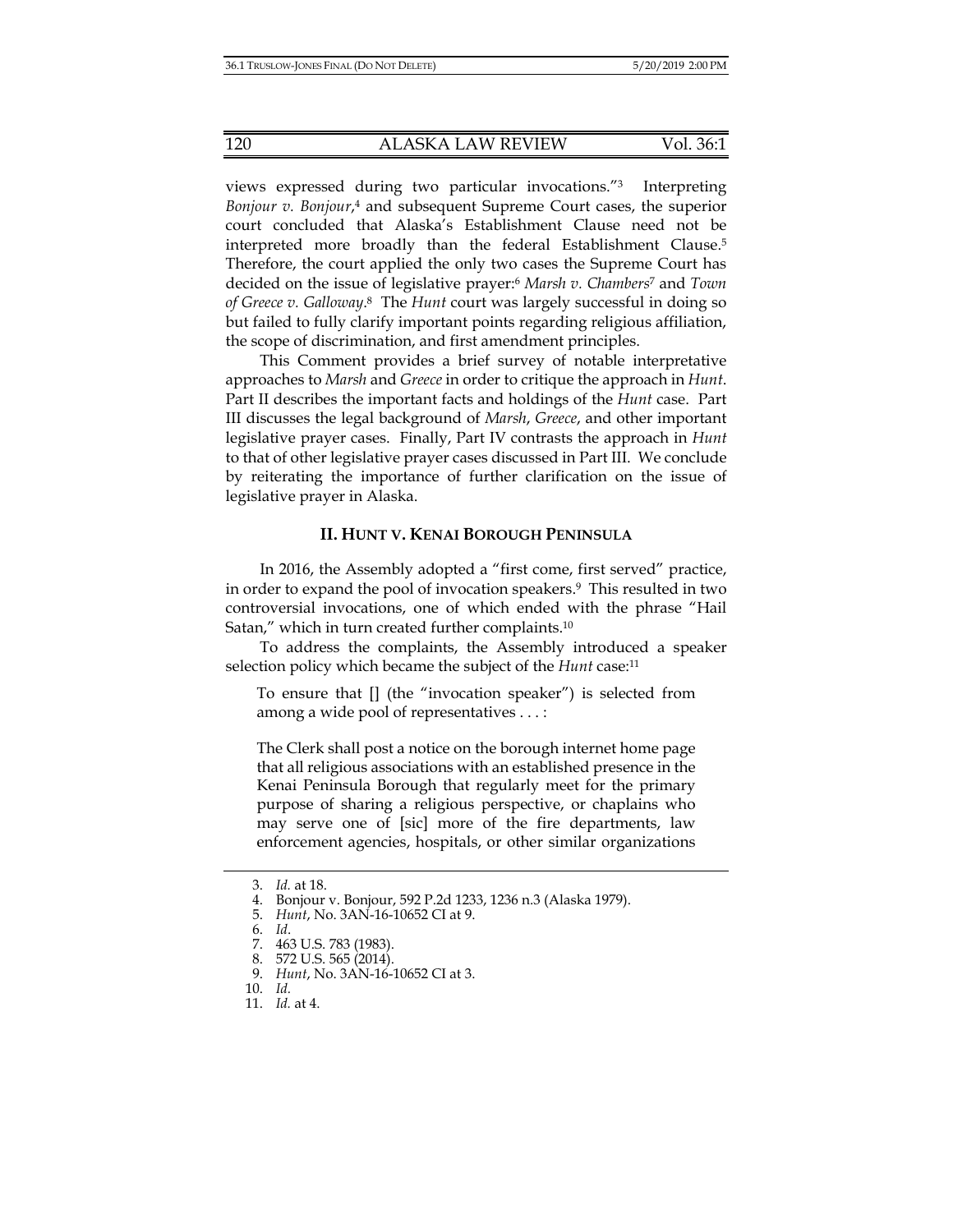in the borough, are eligible to provide invocations to the assembly, and that the authorized leader of any such association or chaplain can submit a written request to provide an invocation to the borough clerk.12

After the adoption of the resolution, three borough residents sought to provide an invocation, but their requests were rejected as they were not members of a qualifying religious association or borough chaplains.<sup>13</sup> Lance Hunt was an atheist, Iris Fontana was a twenty-seven year old Kenai Peninsula College student and member of the Satanic Temple,14 and Elise Boyer was Jewish.15

In response to their rejection, the three sued the Assembly, alleging, amongst other claims, that the Assembly's policy violated the Alaska Constitution's establishment clause.16 Alaska's establishment clause provides that "[n]o law shall be made respecting an establishment of religion."17 Noting that the Alaska Supreme Court has not addressed the issue of legislative prayer under Alaska's establishment clause, the superior court relied exclusively on federal law and limited its inquiry to the narrow issue of whether the requirements in the Assembly's policy constitute an impermissible establishment of religion.18

The court explained that the establishment clause "not only prohibit[s] the establishment of a state religion, it prohibits laws that act as a step towards the establishment of a state religion."19 The *Hunt* court determined that the Assembly's policy "excludes minority faiths from participating in the invocation practice."<sup>20</sup> The court further reasoned that "[t]he goal behind legislative invocations . . . is the idea that people of many faiths may be united in a community of tolerance and

 <sup>12.</sup> *Id*.

 <sup>13.</sup> *Id.* All three members were denied for not belonging to a "qualifying religious association" as defined under the policy. *Id.* No further definition for "established presence" or "regularly meet" is established in *Hunt*.

 <sup>14.</sup> Daysha Eaton, *Kenai Assembly Considers Moment of Silence After Satanic Prayer, Protest, Counter-Protest*, ALASKA PUBLIC MEDIA (Aug. 23, 2016), https://www.alaskapublic.org/2016/08/23/kenai-assembly-considersmoment-of-silence-after-satanic-prayer-protest-counter-protest/.

 <sup>15.</sup> *Hunt*, No. 3AN-16-10652 CI at 4.

 <sup>16.</sup> *Hunt*, No*.* 3AN-16-10652 CI at 5–6.

 <sup>17.</sup> ALASKA CONST. art. I, § 4. The relevant portion of the federal Establishment Clause is identical. U.S. CONST. amend. I.

 <sup>18.</sup> *See Hunt*, No*.* 3AN-16-10652 CI at 7–8.

 <sup>19.</sup> *Id.* at 7.

 <sup>20.</sup> *Id.* at 17.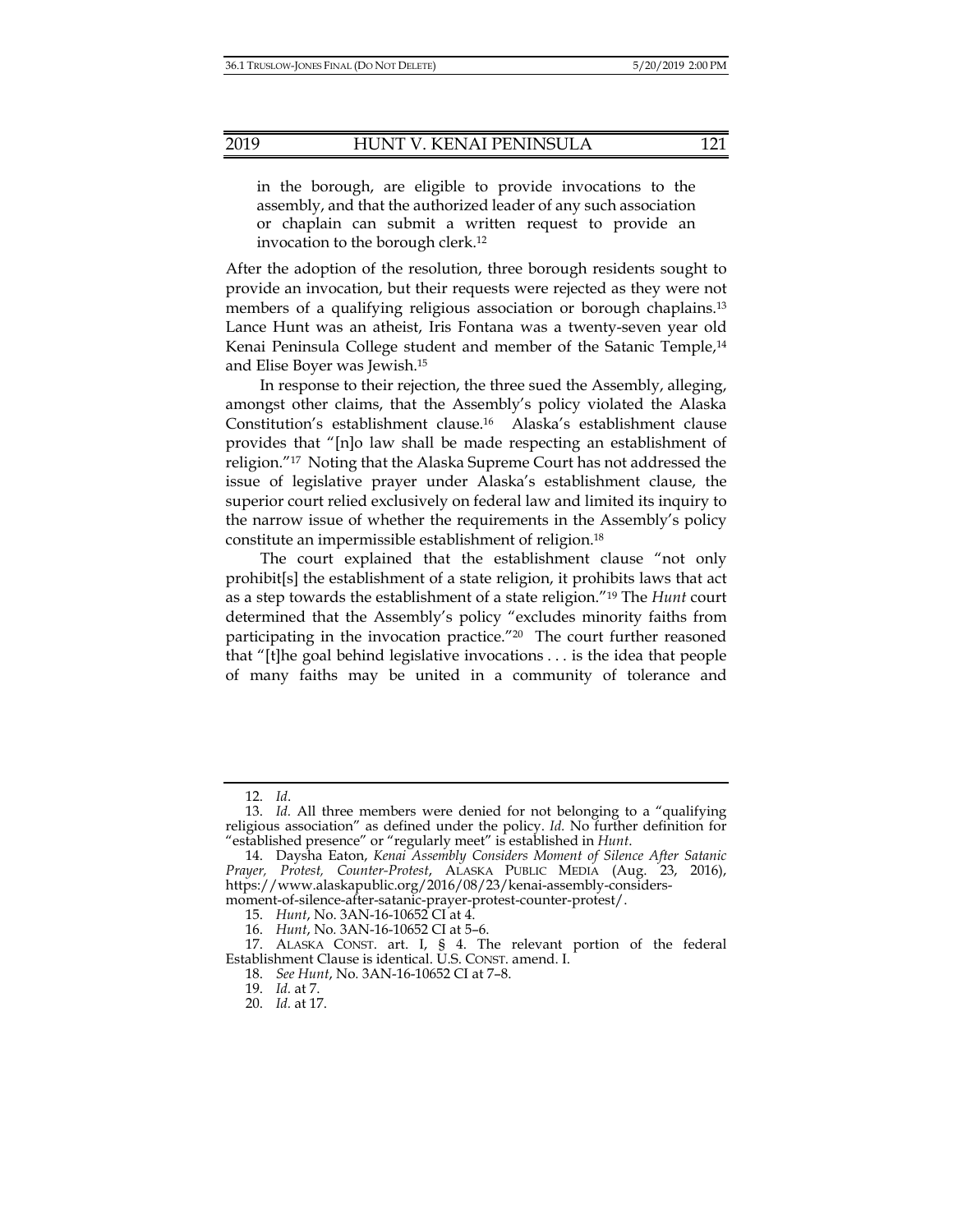devotion."21 The court found the Assembly's policy was contrary to this goal, as it stemmed from intolerance of certain controversial views.22

Finally, the court impliedly provided a rule outlining what future behavior assemblies may engage in. The court stated that after "opening the invocation opportunity to all residents, [the assembly] cannot then put in place requirements that in effect exclude minority faiths or beliefs."23 The court stated that the Assembly "has made clear that the resolution stemmed from intolerance for the controversial views expressed during two particular invocations."24 Furthermore, the court held that the establishment clause only allows the prevention of an invocation speaker "where [the speaker has] exploited the invocation opportunity to proselytize, advance, or disparage any faith or belief."25

Ruling for the Plaintiffs, the court concluded that the invocation policy adopted by the Assembly was not inclusive enough under *Greece*, where "no faith was excluded by law, nor any favored."<sup>26</sup>

## **III. LEGISLATIVE PRAYER IN ALASKA:** *MARSH***,** *GREECE* **AND THEIR PROGENY**

#### **A. Alaska's Legislative Prayer Tradition**

Legislative prayer has been a routine practice of Alaskan legislatures since the first session of the Alaska Constitutional Convention which opened with an invocation by Reverend Roy Ahmogak.27 He prayed, "[e]nlighten [the delegates] with wisdom from above and especially in establishing our Constitution."28 Today, both houses of the Alaska Legislature open their sessions with prayer.29 However, local practices differ across the state,<sup>30</sup> and these practices have occasionally prompted controversy. An invocation was officially adopted as a standing item on

28. *Id.*

29. *See, e.g.*, H.R. 29-2015-01-20, 1st Sess., at 2 (Alaska 2015).

 30. For instance, the Anchorage Assembly does not typically begin their meetings with prayer. *See, e.g.*, MUNICIPALITY OF ANCHORAGE, ASSEMBLY AGENDA (Jan. 29, 2019), http://anchorageak.granicus.com/DocumentViewer.php?file= anchorageak\_8c975b90c15359e11fc4eebcfcfb6e32.pdf&view=1.

 <sup>21.</sup> *Id.* (citing Town of Greece v. Galloway, 572 U.S. 565, 134 S. Ct. 1811 (2014)).

 <sup>22.</sup> *Id.* at 18.

 <sup>23.</sup> *Id.* 24. *Id.*

 <sup>25.</sup> *Id.*

 <sup>26.</sup> *Id.* at 16.

 <sup>27.</sup> Proceedings of the Alaska Constitutional Convention [hereinafter PACC], at 594, *available at* http://www.akleg.gov/pdf/billfiles/Constitutional Convention/Proceedings/Proceedings%20-%20Complete.pdf.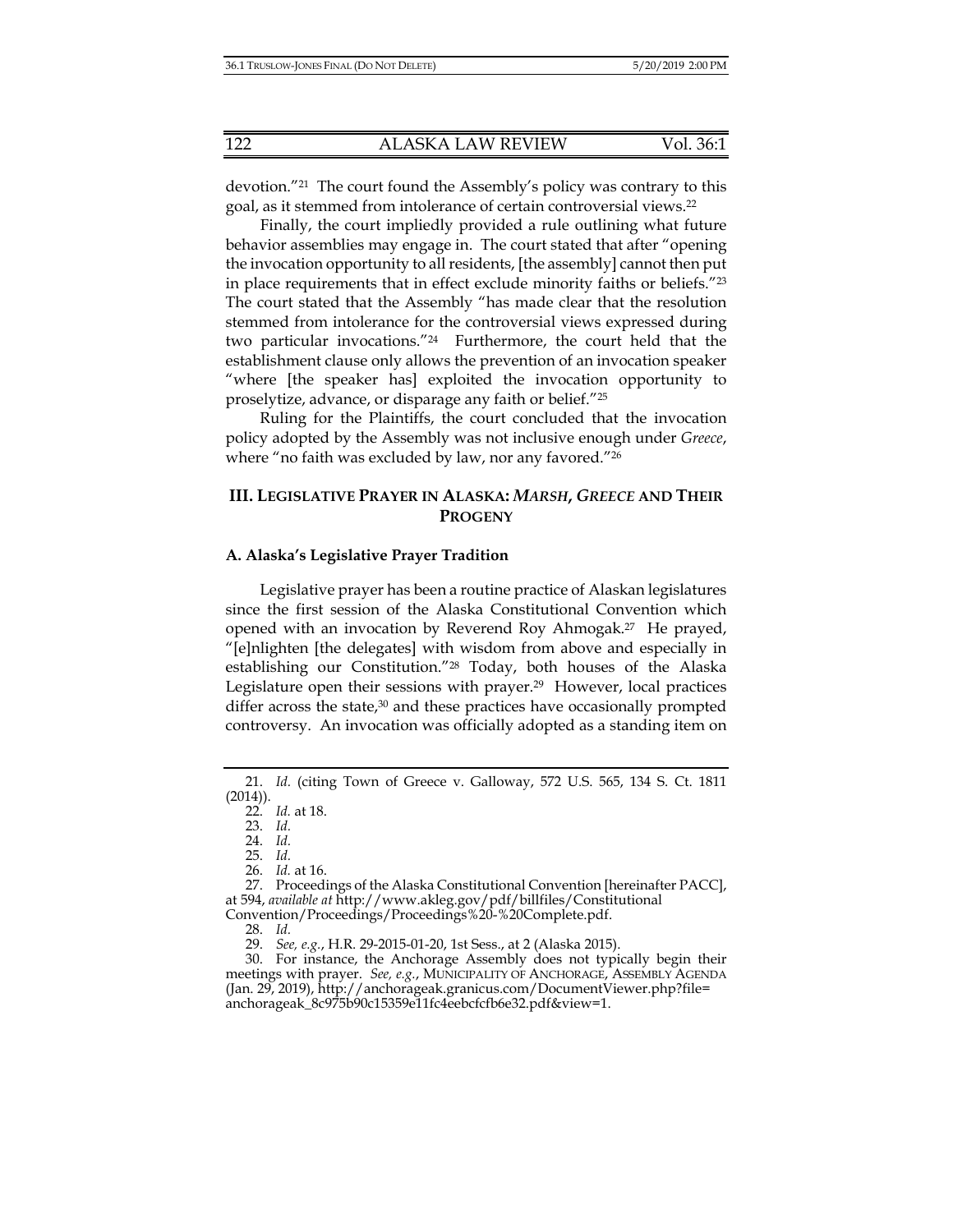the Fairbanks North Star Borough Assembly agenda in 2001.<sup>31</sup> Before that, invocations were traditionally offered, but not officially a part of the agenda.<sup>32</sup> In 2017, a proposal to remove the invocation from the Assembly's agenda failed by one vote after hours of testimony and debate over the role of religion in civic life and the freedom of individuals to express their religion publicly.<sup>33</sup> It is worth bearing in mind that while legislative prayer has a long history in Alaska, it has prompted discord at times.

## **B. Supreme Court Jurisprudence: Legislative Prayer & the Establishment Clause**

The Supreme Court has addressed the issue of legislative prayer twice. First, in *Marsh*, the court held Nebraska's legislative prayer practice to be constitutional.34 Nebraska's legislature opened their sessions with a prayer by a state employed chaplain, chosen with legislative approval.35 Chief Justice Burger observed that over time "the practice of opening legislative sessions with prayer has become a part of the fabric of our society."36 Thirty years later, the court tackled the question of prayer at local government meetings in *Greece*, finding that the town of Greece's practice of opening its council meetings with invocations by local clergy was consistent with the Establishment Clause.37 *Marsh* and *Greece* have collectively established that sectarian legislative prayer is constitutional at all levels of government. However, these cases leave important practical matters unresolved.

One key open question is: *who* is required to have the opportunity to deliver an invocation? The issue of speaker selection took a backseat in both *Marsh* and *Greece* to other pressing issues like whether legislative prayer is constitutional at all and whether it is required to be nonsectarian. The Nebraska Legislature employed the same Presbyterian minister to

 <sup>31.</sup> Amanda Bohman, *Local Issue Breakdown: Should the Borough Nix its Invocation?*, FAIRBANKS NEWS-MINER (Apr. 6, 2017), http://www.newsminer.com /news/local\_news/local-issue-breakdown-should-the-borough-assembly-nixits-invocation/article\_f5d8e848-1aa2-11e7-b2e7-af395b5bf773.html (citing local history research performed by Borough Clerk Nanci Ashford-Bingham).

 <sup>32.</sup> *Id.*

 <sup>33.</sup> Amanda Bohman, *Borough Assembly Votes to Keep Prayer at Meetings*, FAIRBANKS NEWS-MINER (Apr. 14, 2017), http://www.newsminer.com/news/ local\_news/borough-assembly-votes-to-keep-prayer-at-meetings/article\_ f60a5e36-20ed-11e7-86a8-4b32b8f52fc0.html.

 <sup>34.</sup> *Marsh*, 463 U.S. at 795.

 <sup>35.</sup> *Id.* at 784.

<sup>36</sup>*. Id.* at 792.

 <sup>37.</sup> *Town of Greece*, 572 U.S. at 570.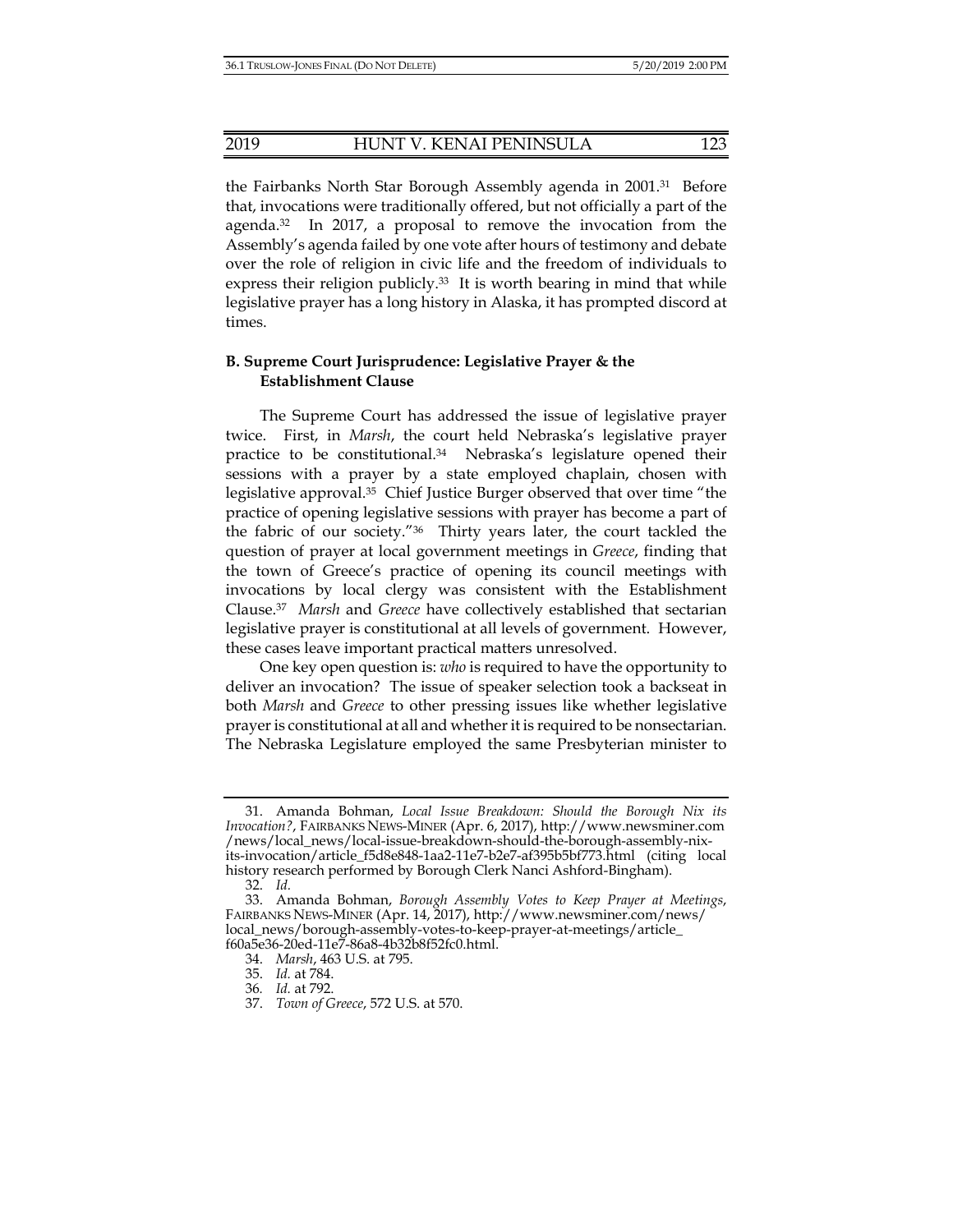deliver invocations for sixteen years.38 In *Marsh*, the Court accepted this practice because in their estimation, the chaplain's long tenure reflected his "performance and personal qualities" rather than "an impermissible motive."39 While that phrase is not defined specifically, the Court suggested that the advancement of one religion would be an "impermissible motive."40

In *Greece*, the Court faced a more complicated issue of speaker selection. The town had traditionally solicited volunteers to give the invocation by calling local congregations (almost all of which were Christian) listed in the phone book. $41$  When this practice prompted complaints from non-Christian citizens, the town allowed a Jewish layman, the chairman of the local Baha'i temple, and a Wiccan priestess to deliver invocations after they requested the council's permission.42 The Court found this speaker selection regime acceptable, summarizing its holding as follows:

The town made reasonable efforts to identify all of the congregations located within its borders and represented that it would welcome a prayer by any minister or layman who wished to give one . . . *So long as the town maintains a policy of nondiscrimination*, the Constitution does not require it to search beyond its borders for non-Christian prayer givers in an effort to achieve religious balancing.43

This is the clearest statement from the Supreme Court directly addressing the selection of speakers in legislative prayer. The standard the Court chose places enormous weight on whether a speaker selection policy is discriminatory, without much guidance as to where that line should be drawn. However, First Amendment jurisprudence from other contexts sheds light on how the nondiscrimination principle should be applied.

## 1. *The Distinct Doctrines of Legislative Prayer*

The Supreme Court has emphasized that because of the long history and tradition of legislative prayer, it merits different treatment from other Establishment Clause contexts.44 It is true that the *Marsh* court declined

 <sup>38.</sup> *Marsh*, 463 U.S. at 793.

 <sup>39.</sup> *Id.*

 <sup>40.</sup> *Id.* 

 <sup>41.</sup> *Town of Greece*, 572 U.S. at 571.

 <sup>42.</sup> *Id.* at 572.

 <sup>43.</sup> *Id.* at 585–86 (emphasis added).

 <sup>44.</sup> *See Marsh*, 463 U.S. at 790 ("In this context, historical evidence sheds light not only on what the draftsmen intended the Establishment Clause to mean, but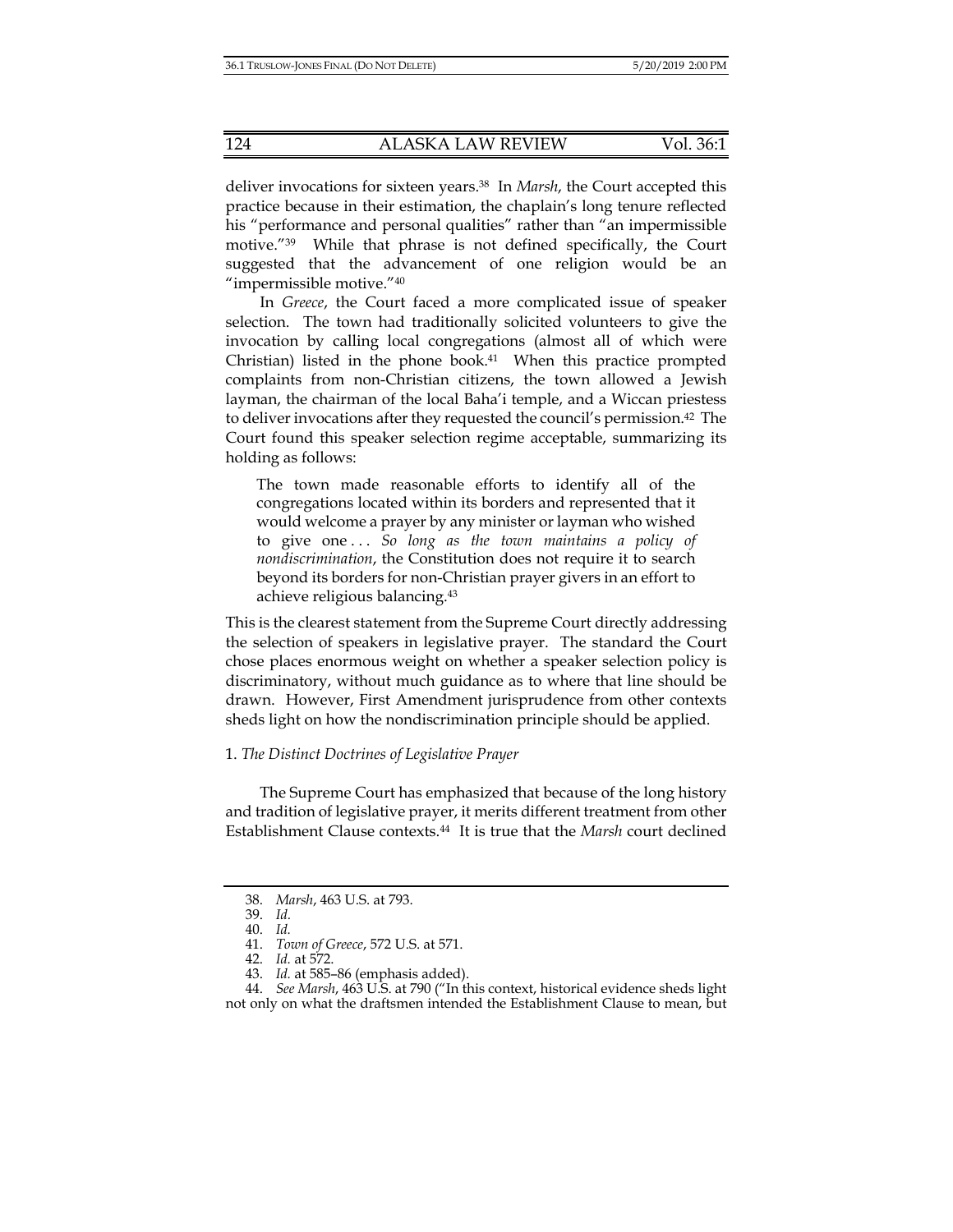to apply long standing Establishment Clause precedent, including *Lemon v. Kurtzman*. 45 But the Court has not squarely held that this history entirely severs the legislative prayer context from traditional Establishment Clause doctrine.46

It is impractical to hermetically seal legislative prayer, isolating it from the broader context of First Amendment jurisprudence, for several reasons. First, *Marsh* and *Greece* explicitly call on courts to make a fact specific inquiry into each prayer opportunity.47 More importantly, the standards set forth in those two cases are insufficiently precise to workably govern the broad range of issues raised by fact specific analyses of the many varied legislative practices. Addressing these issues by creating special, separate doctrines for the legislative prayer arena would be inconsistent and possibly confusing. Further, treating legislative prayer like an island cut off from the rest of the First Amendment is counterproductive because it deprives this specific context of insights gained over decades spent interpreting the contours of the Establishment Clause. Rather than creating new standards from whole cloth, it is appropriate to seek guidance from other religious clause precedents to illuminate the impermissible motive and nondiscrimination standards of *Marsh* and *Greece*. Two doctrines that would be especially helpful to incorporate are: the prevention of religious gerrymanders, and the prohibition on discriminating between denominations.

#### *2. Facially Neutral Discrimination*

Over the years, the Supreme Court has developed religious clause principles that could be useful in fortifying *Greece's* "nondiscrimination" requirement. Legislative prayer jurisprudence should acknowledge the problem of religious gerrymandering, whereby facially neutral policies are crafted to exclude disfavored religious views.48 Otherwise, local governments will be able to skirt the requirements of *Marsh* and *Greece* by enacting ostensibly neutral policies that exclude controversial invocation speakers.The Supreme Court has already addressed this problem in other Establishment Clause contexts.

also on how they thought that Clause applied to the practice authorized by the First Congress—their actions reveal their intent.").

 <sup>45. 403</sup> U.S. 602 (1971).

 <sup>46.</sup> *See Greece*, 572 U.S. at 576 ("Yet *Marsh* must not be understood as permitting a practice that would amount to a constitutional violation if not for its historical foundation.").

 <sup>47.</sup> *Id.* at 587 ("The inquiry remains a fact-sensitive one that considers both the setting in which the prayer arises and the audience to whom it is directed.").

 <sup>48.</sup> *See* Walz v. Tax Commission, 397 U.S. 664, 695 (1970) (identifying the problem of religious gerrymandering).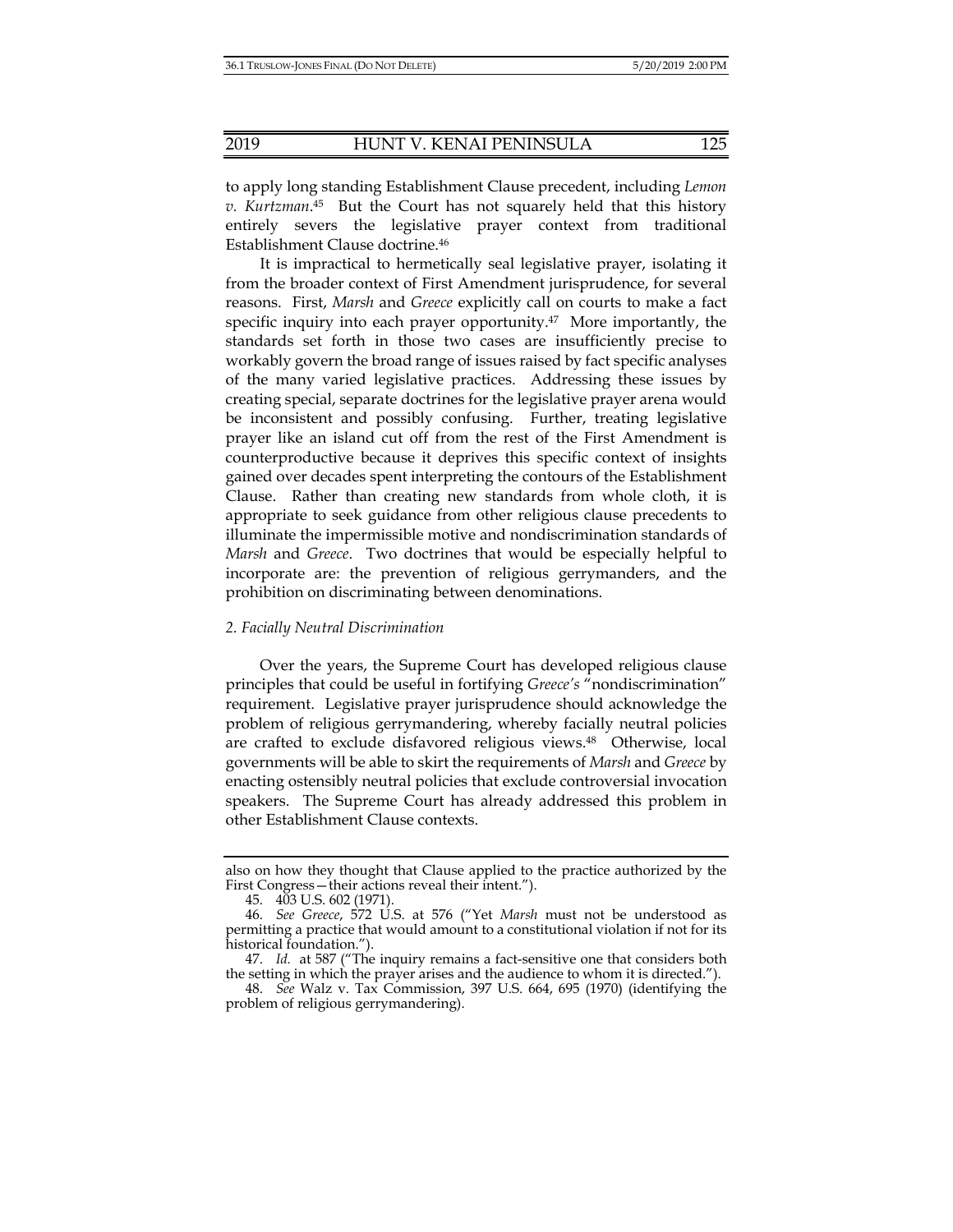In *Gillette v. United States*, 49 Justice Marshall clearly rejected a facial neutrality standard: "The question of governmental neutrality is not concluded by the observation that [the statute] on its face makes no discrimination between religions, for the Establishment Clause forbids subtle departures from neutrality, 'religious gerrymanders,' as well as obvious abuses."50

The Supreme Court addressed facial neutrality again in *Church of the Lukumi Babalu Aye, Inc. v. City of Hialeah*. 51 There, the city had drafted vastly underinclusive ordinances to prevent practitioners of Santeria from performing animal sacrifices, relying on a pretextual public health justification.52 Justice Kennedy pointed out that the law applied to essentially no other form of animal slaughter besides Santeria because exceptions to the rule were tailored to allow other practices and slaughterhouse businesses.<sup>53</sup> He found the city's actions preceding its passage of the ordinances evidenced its hostility toward Santeria.54 Justice Kennedy pulled away the veil of facial neutrality, finding that the anti-slaughter laws were not neutral with respect to religion because they were motivated by distaste for Santeria.<sup>55</sup> In striking them down, he wrote, "the Free Exercise Clause protects against government hostility which is masked, as well as overt."56

The Supreme Court has also condemned discrimination between religious denominations. In *Larson v. Valente*, 57 the Supreme Court declared "[t]he clearest command of the Establishment Clause is that one religious denomination cannot be officially preferred over another."58 There, the state exempted religious organizations from certain registration requirements if they got more than half of their funding through charitable donations.59 The law did not specify religions or denominations to which it would apply, for instance by differentiating between Protestants and Catholics; instead, the law set a standard that the legislature thought would provide consumer protection from fraudulent charitable solicitations.60 Nevertheless, the Court struck down the

- 50. *Id.* at 452 (quoting *Walz*, 397 U.S. at 696).
- 51. 508 U.S. 520 (1993).
	- 52. *Id.* at 547.
	- 53. *Id.* at 545.
	- 54. *Id.* at 541.
	- 55. *Id.* at 542.
	- 56. *Id.* at 534.
	- 57. 456 U.S. 228 (1982).
	- 58. *Id.* at 244.
	- 59. *Id.* at 230.
	- 60. *Id.* at 231–32.

 <sup>49. 401</sup> U.S. 437 (1971).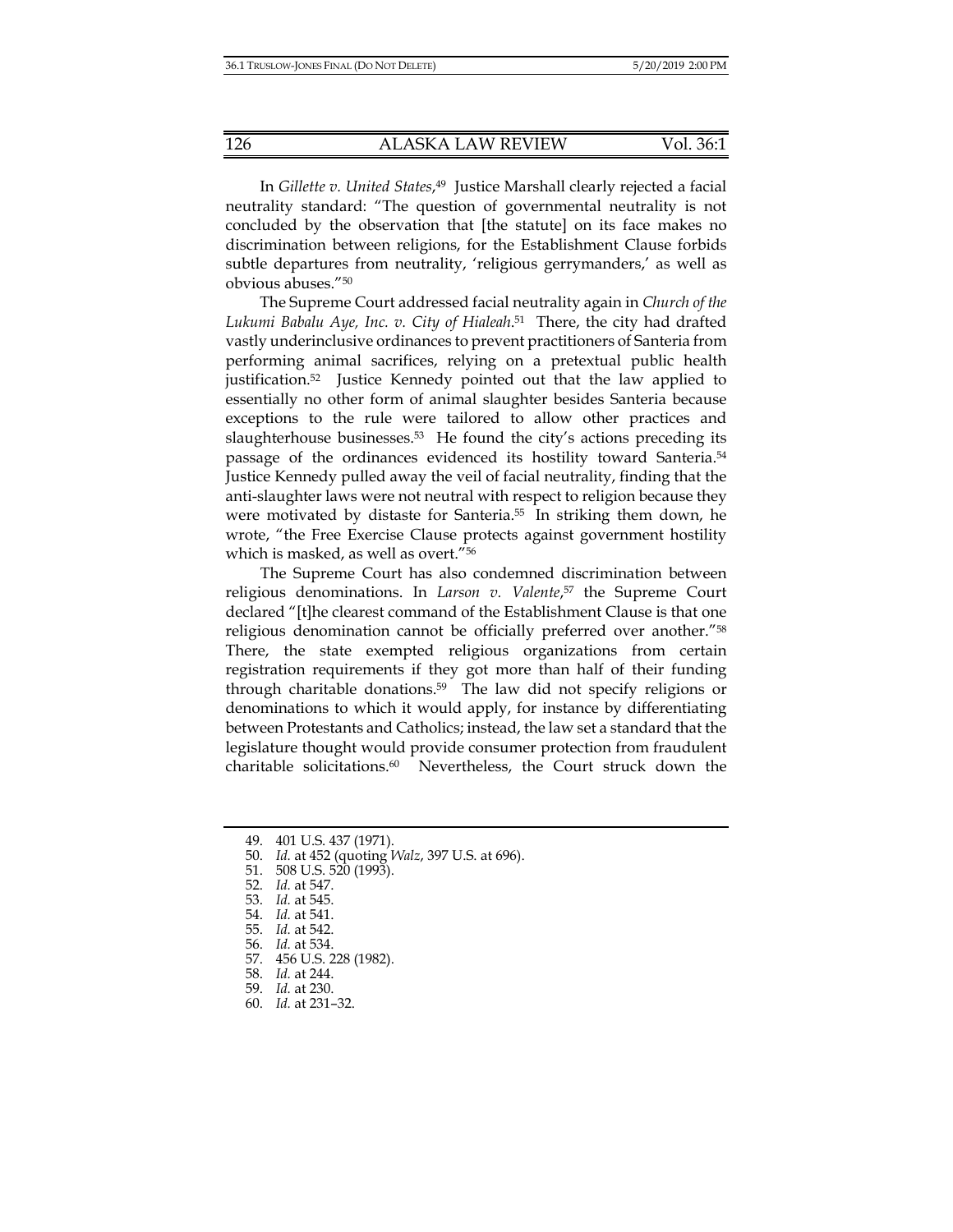distinction because it had the effect of imposing requirements on some religious denominations, but not others.<sup>61</sup>

The *Marsh* Court did not apply *Larson* to Nebraska's choice of clergy.62 Justice Brennan pointed out that *Larson*, decided shortly before *Marsh*, would have been an apt precedent saying, "I have little doubt that the Nebraska practice, at least, would fail the *Larson* test."63 However, in *Greece*, the Court expanded on *Marsh* by incorporating a requirement of nondiscrimination in speaker selection.64 This new doctrine implicates *Larson* because discrimination between denominations is a concrete example of unconstitutional religious discrimination. Though Brennan was dissenting in *Marsh*, his observation could offer insight into how courts should apply the *Greece* nondiscrimination principle. "Nondiscrimination" calls out for a workable definition, so precedents like *Larson* and *Lukumi Babalu Aye* that apply nondiscrimination principles in the religious context seem to be the most logical place to look for clarity. The Fourth Circuit, at least, saw value in this approach when citing *Larson* in a recent legislative prayer decision.<sup>65</sup>

#### *3. Lower Court Decisions Post-Greece*

Federal courts have interpreted *Greece*'s mandates in myriad and at times directly contradictory ways. The inconsistency of these lower court decisions reflects the need for clarification of *Greece'*s standards through the application of existing Establishment Clause principles. In *Bormuth v. County of Jackson*, the Sixth Circuit upheld a county commission's practice of having the commissioners themselves offer invocations on a rotating basis.66 They relied heavily on facial neutrality:

The Board's invocation practice is facially neutral regarding religion. On a rotating basis, each elected Jackson County Commissioner, regardless of his religion (or lack thereof), is afforded an opportunity to open a session with a short invocation based on the dictates of his own conscience. Neither other Commissioners, nor the Board as a whole, review or approve the content of the invocations. There is no evidence that the Board adopted this practice with any discriminatory intent.<sup>67</sup>

 <sup>61.</sup> *Id.* at 255.

 <sup>62.</sup> *Marsh*, 463 U.S. at 795.

 <sup>63.</sup> *Id.* at 801 n.11 (Brennan, J., dissenting).

 <sup>64.</sup> *Town of Greece*, 572 U.S. at 585–86.

 <sup>65.</sup> Lund v. Rowan County, 863 F.3d 268, 280 (4th Cir. 2017).

 <sup>66.</sup> Bormuth v. County of Jackson, 870 F.3d 494, 498 (6th Cir. 2017).

 <sup>67.</sup> *Id.* at 498.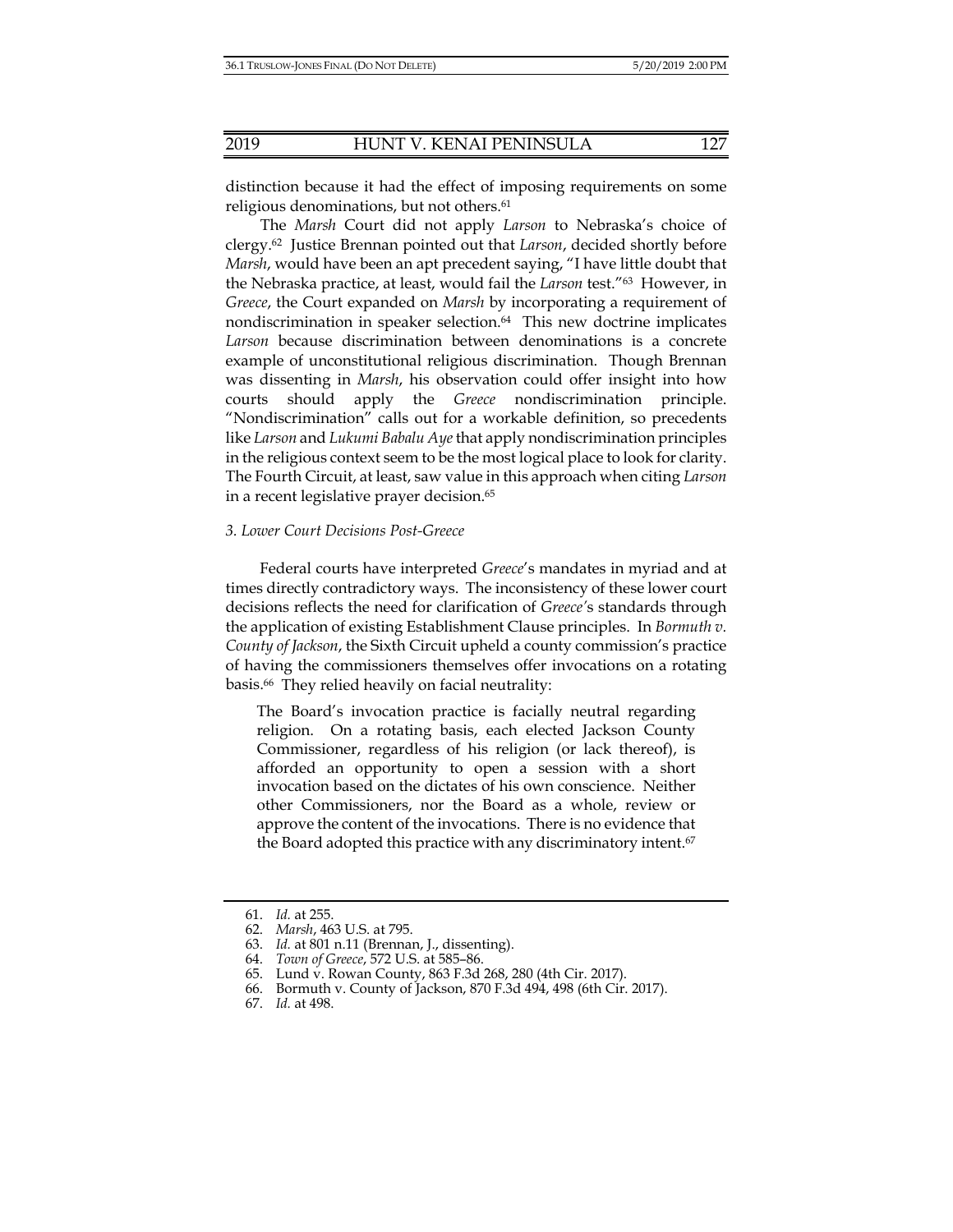The court interpreted the nondiscrimination mandate to bar discriminatory intent and censorship, but expressly held that the county was not required to seek out prayers from individuals of other faiths.<sup>68</sup> That someone of a different faith could be elected to the county commission and offer an invocation satisfied the *Bormuth* court's standard of nondiscrimination. This reasoning is in tension with *Greece*'s nondiscrimination policy and seems to stop at facial neutrality when *Larson* and *Lukumi Babalu Aye* appear to require more.

The Fourth Circuit reviewed a strikingly similar case, where county commissioners offered prayers to begin meetings.69 Contrary to the Sixth Circuit's approach, the court found that limiting the class of prayer givers to commissioners was inconsistent with *Greece*. 70 Though the court's opinion focused heavily on the risk of politicizing religious faith, it also observed that, "instead of embracing religious pluralism and the possibility of a correspondingly diverse invocation practice, Rowan County's commissioners created a 'closed-universe' of prayer-givers dependent solely on election outcomes."71 The court also found that "a tapestry of many faiths" represented in the invocation practice would lessen the appearance that the county has aligned itself with any one religion.72 These completely opposing approaches to speaker selection demonstrate the need for a cleaner definition of nondiscrimination.

Federal district courts have also taken on speaker selection issues. For instance, the Middle District of Florida struck down Brevard County's practice of barring nontheists from giving invocations.73 The Middle District of Pennsylvania reached the same conclusion when it examined the state House of Representatives' invocation practice, saying: "[t]he House's selection process invites members of the public to serve as guest chaplains but draws a qualifying line of demarcation between theistic and nontheistic belief systems. This is a horse of a different color from prayer practices previously found to be consistent with history and tradition."74 These courts took a broad view of *Greece*'s nondiscrimination mandate, suggesting that the prayer opportunity must be offered to citizens with a wide range of beliefs.

 <sup>68.</sup> *See id.* at 514 ("*Marsh* and *Town of Greece* do not require Jackson County to provide opportunities for persons of other faiths to offer invocations.").

 <sup>69.</sup> *Lund*, 863 F.3d at 272.

 <sup>70.</sup> *Id.*

 <sup>71.</sup> *Id.* at 282 (quoting Lund v. Rowan Cty., 103 F. Supp. 3d 712, 723 (M.D.N.C. 2015)).

 <sup>72.</sup> *Id.* at 284.

 <sup>73.</sup> Williamson v. Brevard County, 276 F. Supp. 3d 1260, 1283–84 (M.D. Fla. 2017).

 <sup>74.</sup> Fields v. Speaker of Pennsylvania House of Representatives, 327 F. Supp. 3d 748, 757 (M.D. Pa. 2018).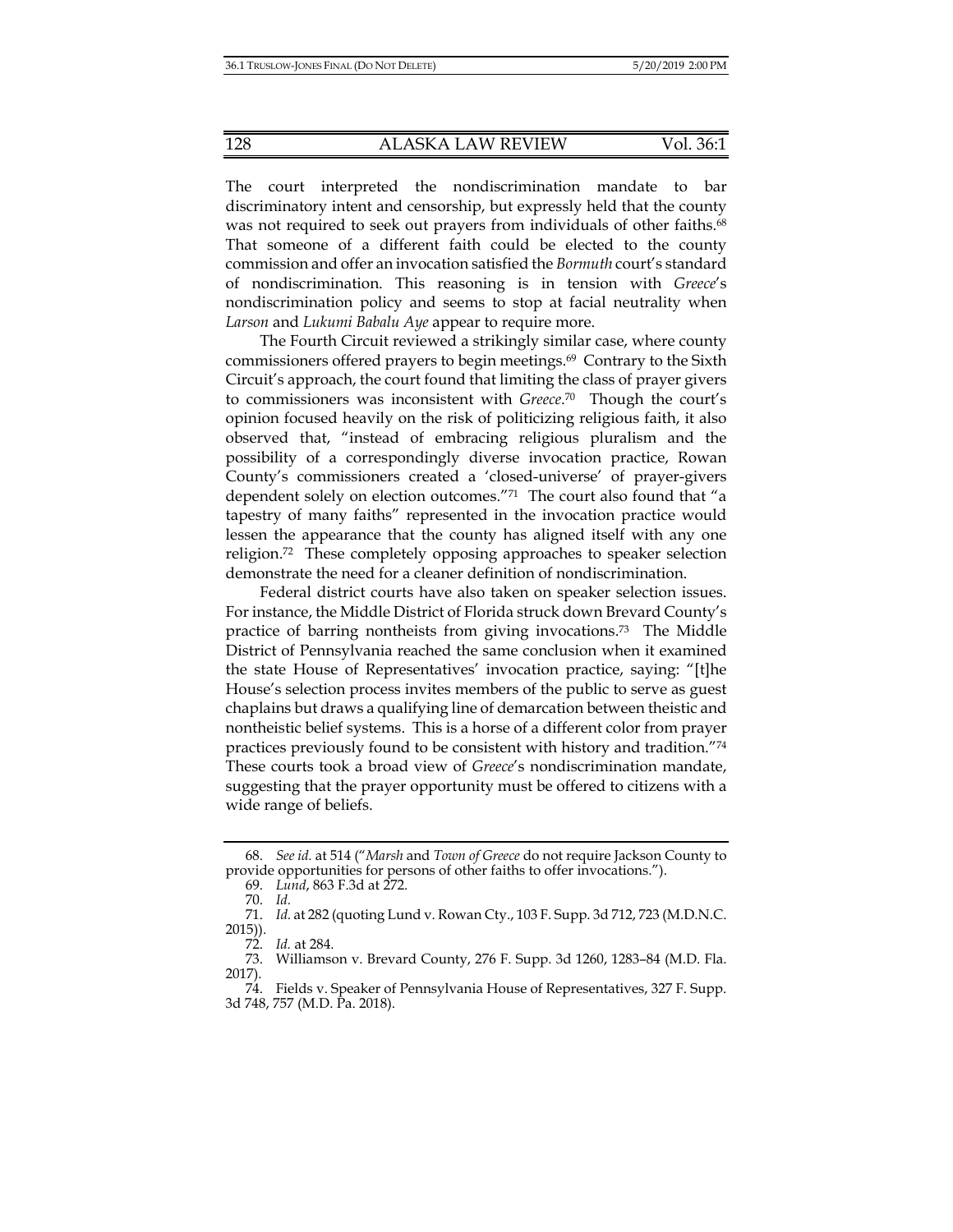By contrast, the Eastern District of Tennessee found no constitutional problem with a county commission's regime limiting the opportunity to give an invocation to "eligible member[s] of the clergy."75 In support of its holding that religion may be favored over non-religion, the court emphasized that the legislative prayer context is distinct from the main line of Establishment Clause jurisprudence because of its unique history.76 Flowing from this premise the court found that "while legislative bodies cannot intentionally discriminate against particular faith systems, they can require that invocation givers have some religious credentials."77 These wildly disparate interpretations of *Marsh* and *Greece* suggest that the standards set forth in those cases are vague enough to act as Rorschach tests for lower courts.

# **IV. THE** *HUNT* **COURT'S STRENGTHS AND POINTS FOR IMPROVEMENT**

This analysis begins by highlighting the strengths of the *Hunt*  opinion. We then examine some of the important similarities and differences between *Hunt* and other lower court opinions. Finally, we conclude by examining some of the important remaining challenges left for Alaska courts to examine.

The *Hunt* court was largely successful in applying the limited Supreme Court precedent, to create a set of boundaries to assess the Assembly's policy. The *Hunt* court accurately tracked the language and spirit of *Greece* by citing the purpose of legislative prayer to be one of uniting people of many faiths in "a community of tolerance and devotion."78 And it emphasized the importance that *Marsh* and *Greece* placed on invocations being before "adults not readily susceptible to religious indoctrination."79 Perhaps most importantly, in striking down the Assembly's policy, the court applied the holding established in *Greece* that sectarian invocations are constitutional only if "a policy of nondiscrimination is maintained."80 Indeed, the Assembly's requirement that interested candidates be a member of a "religious association[] with an established presence" that "regularly meet[s]" seems to be precisely tailored to discriminate against atheism and minority faiths.<sup>81</sup>

79. *Id.* at 13.

 <sup>75.</sup> Coleman v. Hamilton County, 104 F. Supp. 3d 877, 880 (E.D. Tenn. 2015).

 <sup>76.</sup> *Id.* at 889–90.

 <sup>77.</sup> *Id.* at 890.

 <sup>78.</sup> Hunt v. Kenai Borough Peninsula, No. 3AN-16-10652 CI, at 17 (Alaska Super. Ct. Oct. 9, 2018) (on file with author) (quoting *Town of Greece*, 572 U.S. at 566).

 <sup>80.</sup> *Id.* at 3.

 <sup>81.</sup> *Id.* at 5.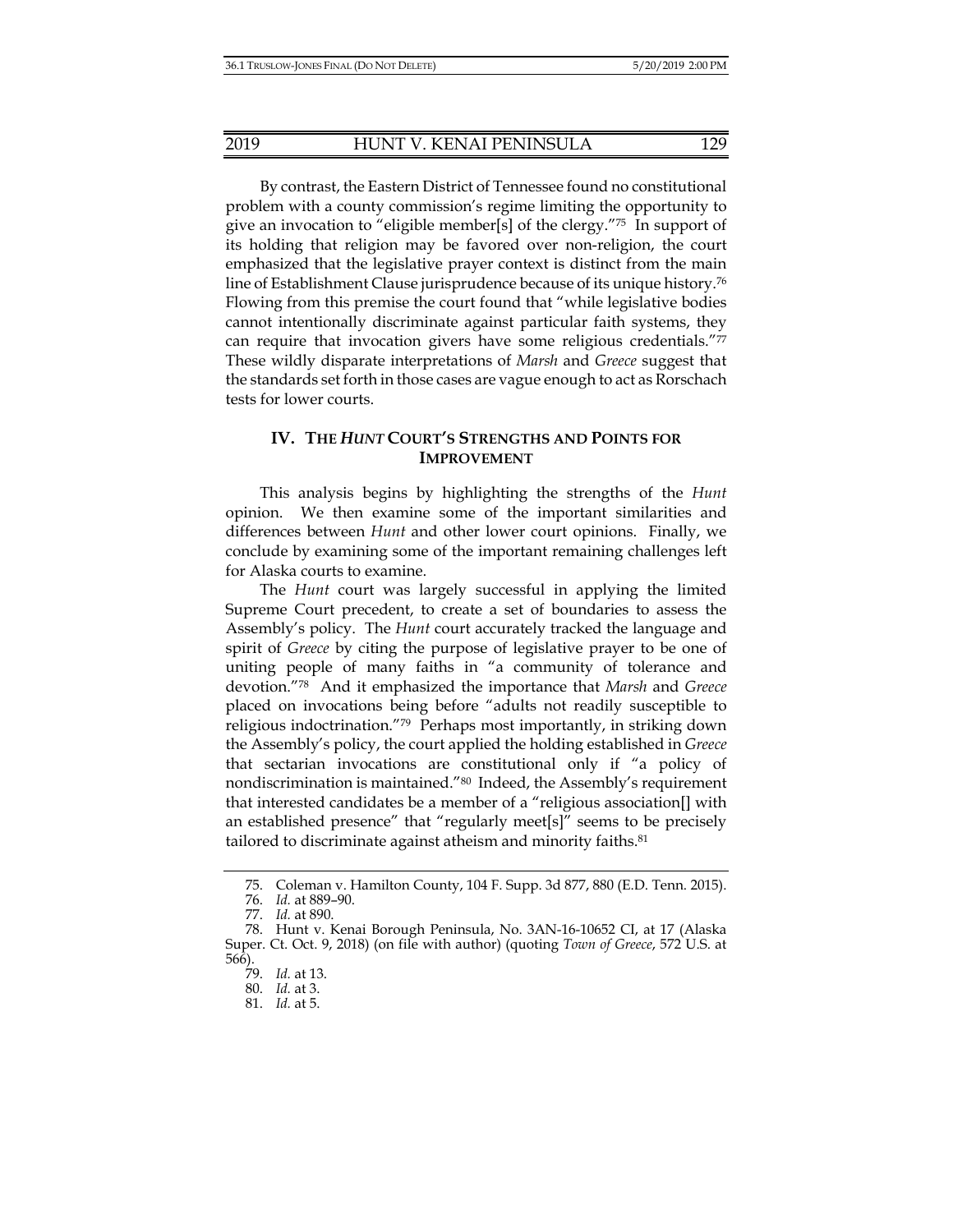The *Hunt* court's reasoning is in some ways consistent with at least one federal case involving strikingly similar facts. In *Coleman*, the Eastern District of Tennessee found Hamilton County's prayer policy to be within the confines of *Marsh* and *Greece* despite the County's requirement that members be a part of a "religious congregation[] with an established presence in Hamilton County."82 The court upheld the policy because the plaintiff failed to provide any evidence of intentional or unintentional discrimination against "particular faith systems."83 In both *Coleman* and *Hunt*, great emphasis was placed on the importance of discrimination against certain faiths, which explains the different results between the two cases. The *Hunt* court held that the purpose of the Assembly's policy was to exclude controversial minority faiths without one of the valid *Greece* purposes.84 This decision is consistent with *Greece*, which favors the inclusion of various faiths provided that their members not take the invocation opportunity to advance their own, or disparage another's, belief system.85

However, *Coleman* identifies an important gap in the *Hunt* court's reasoning. In *Coleman*, the plaintiff claimed not to represent any particular faith, and the court held that the Establishment Clause does not prohibit requiring that an individual "have some religious credentials."86 In *Hunt*, one of the plaintiffs, Lance Hunt, identified as an atheist.<sup>87</sup> While the *Hunt* court acknowledged that the Assembly's policy discriminated against disfavored religious groups,<sup>88</sup> it neglected to address whether the exclusion of an atheist violates this principle. The reasoning in *Coleman*, and even *Hunt's* own reasoning, seem to interpret *Greece* as requiring the inclusion of diverse *faiths.*<sup>89</sup>Neither decision interprets *Greece* as requiring the inclusion of any person who wishes to provide an invocation.

Another point which lacks clarification in *Hunt* was exemplified in *Bormuth*. There, the Sixth Circuit was satisfied that the standards of *Marsh*  and *Greece* were met because the policy at issue was not discriminatory on its face.90 In contrast, though the *Hunt* court did not explicitly address the issue of implicit or facial discrimination, the court's reasoning implies

 <sup>82.</sup> Coleman v. Hamilton County, 104 F. Supp. 3d 877, 880, 890 (E.D. Tenn. 2015).

 <sup>83.</sup> *Id.* at 890.

 <sup>84.</sup> *Hunt,* No. 3AN-16-10652 CI, at 17–18.

 <sup>85.</sup> *Id.* at 16–17.

 <sup>86. 104</sup> F. Supp. 3d, at 881, 890.

 <sup>87.</sup> *Hunt,* No. 3AN-16-10652 CI, at 5 n.4.

 <sup>88.</sup> *Id.* at 16–17.

 <sup>89.</sup> *See, e.g.*, *Coleman*, 104 F. Supp. 3d at 890; *Hunt*, No. 3AN-16-10652 CI, at 16–17.

 <sup>90.</sup> *Bormuth*, 870 F.3d at 514.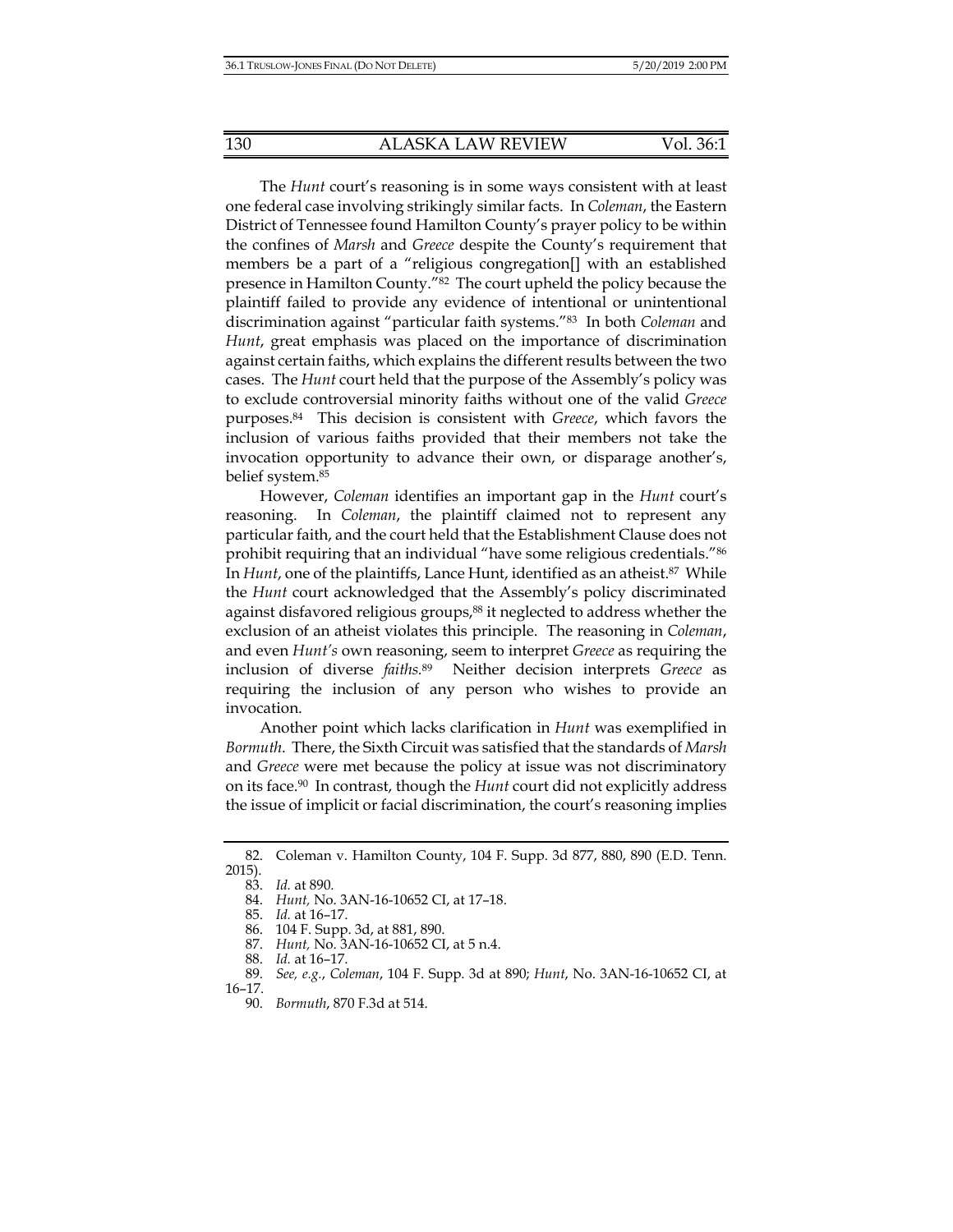that either would be sufficient to violate Alaska's Establishment Clause.<sup>91</sup> The Assembly's policy was not discriminatory on its face, but the *Hunt*  court pointed to extrinsic evidence, such as the Assembly's own statements, which demonstrated the discriminatory nature of the Assembly's policy. Establishing this outright would provide helpful guidance for future decisions.

*Hunt* also usefully demonstrates that the intensely fact specific nature of a legislative prayer inquiry requires tailoring the nondiscrimination principle's application to the nature of the locale. Legislative prayer inquiries involve an examination of the way a legislative body's speaker selection policy interacts with the local community's demographic makeup, geography, and culture. The *Greece*  court was clear that local governments do not have to look outside their borders to create religious balancing, but must maintain a policy of nondiscrimination within their borders.92 Because every locality is different, a policy that fosters nondiscrimination in one place might result in discrimination if it were applied elsewhere. A comparison of the speaker selection policies examined in *Hunt* and *Coleman* vividly illustrates this phenomenon. They both required affiliation with a faith group that had an established presence in the community. However, Hamilton County has a population of about 361,500 people distributed over around 542 square miles (roughly 620 people per square mile).<sup>93</sup> And Kenai Peninsula Borough has a population of about 58,600 people and a land area of about 16,075 square miles (roughly 3.5 people per square mile). $94$  This drastic difference in density is significant when considering a speaker selection policy that requires an established presence in the community. Where people are more concentrated, it is easier for them to create established presences. Where people are more dispersed, a policy that requires an institutional presence creates a greater risk of discrimination against minority faiths.

The superior court's decision in *Hunt* also implicitly acknowledges important First Amendment principles from outside *Marsh* and *Greece*: avoidance of religious gerrymanders and facially neutral discrimination between denominations. The superior court in *Hunt* struck down the speaker selection policy because it found from the record that 1) some

 <sup>91.</sup> *See* Hunt, No. 3AN-16-10652 CI at 17–18.

 <sup>92. 572</sup> U.S. at 585–86.

 <sup>93.</sup> *QuickFacts Hamilton County, Tennessee*, U.S. CENSUS BUREAU (Jul. 1, 2017), https://www.census.gov/quickfacts/fact/table/hamiltoncountytennessee,US/ PST045217 (last visited Mar. 7, 2019).

 <sup>94.</sup> *QuickFacts Kenai Peninsula Borough, Alaska*, U.S. CENSUS BUREAU (Jul. 1, 2017), https://www.census.gov/quickfacts/fact/table/kenaipeninsula boroughalaska/PST045217 (last visited Mar. 7, 2019).